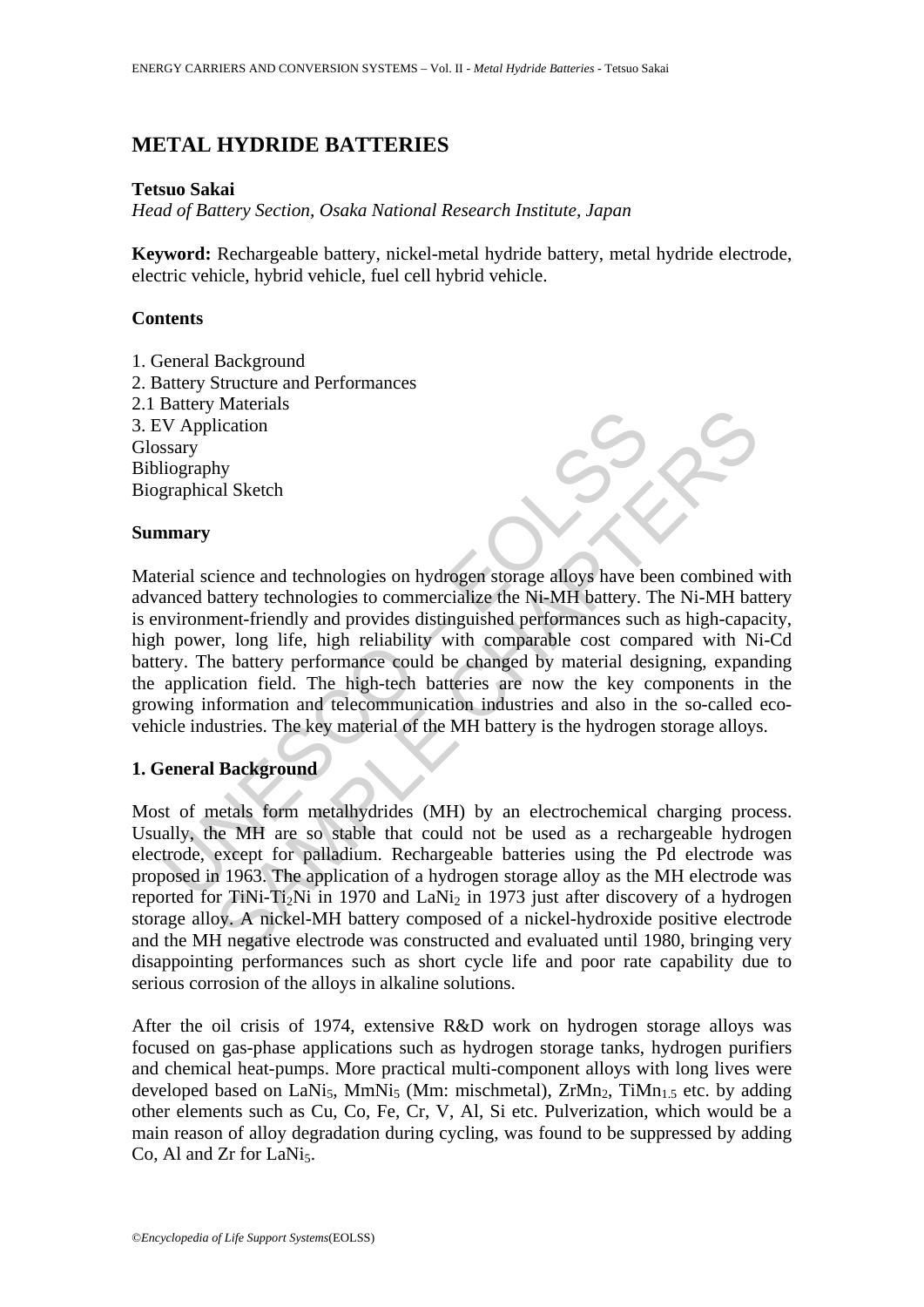The cycle of the LaNi<sub>5</sub> electrode was improved significantly by adding Co to form the LaNi<sub>2.5</sub>Co<sub>2.5</sub> electrode in 1984. It was also found that surface coating of the LaNi<sub>5</sub> alloys were very useful to improve the cycle life of sealed Ni-MH cells, suppressing hydrogen evolution during charging. The same effect was obtained by a hot alkaline treatment of the alloys to form a nickel rich surface. First cylindrical Ni-MH battery with high capacity and long life was developed using a alkaline-treated  $MmNi<sub>3.55</sub>Co<sub>0.75</sub>Al<sub>0.3</sub>Mn<sub>0.4</sub>$ electrode in 1988. A sulphonated-polypropylene separator was adopted instead of a conventional polyamide separator in order to suppress a self-discharge. A Cd-free nickel-hydroxide electrode was also developed in 1989. In 1990, commercial production of environmentally friendly Ni-MH battery with twice the energy density compared to the Ni-Cd battery was started in Japan.

ne, lap-top computer, etc. reached 640 millions cells in 1998, com<br>
Il rechargeable battery market share, including Ni-Cd and lithium<br>
wn in Figure 1. In 1996, high-performance electric vehicles (<br>
coiventional EV using a Production of small-sized Ni-MH batteries for portable appliances such as cellular phone, lap-top computer, etc. reached 640 millions cells in 1998, comprising 40% of the small rechargeable battery market share, including Ni-Cd and lithium-ion batteries as shown in Figure 1. In 1996, high-performance electric vehicles (EV) using a high capacity Ni-MH batteries were commercialized with twice the driving range compared to a conventional EV using a Pb-acid battery. In 1997, a hybrid electric vehicle (HEV) with an extremely high-powered Ni-MH battery was put onto the market. The HEV market is rapidly growing because it can provide doubled gas mileage and half the  $CO<sub>2</sub>$ emission compared to a gasoline vehicle. A highly efficient fuel cell hybrid vehicle (FCHV) with hydrogen tank or methanol-reformer, power-assisted by the Ni-MH battery is under development. Now, the Ni-MH battery is a key component for advanced information and tele-communication systems and also for the next generation vehicles.



Figure 1. Production of small rechargeable batteries in Japan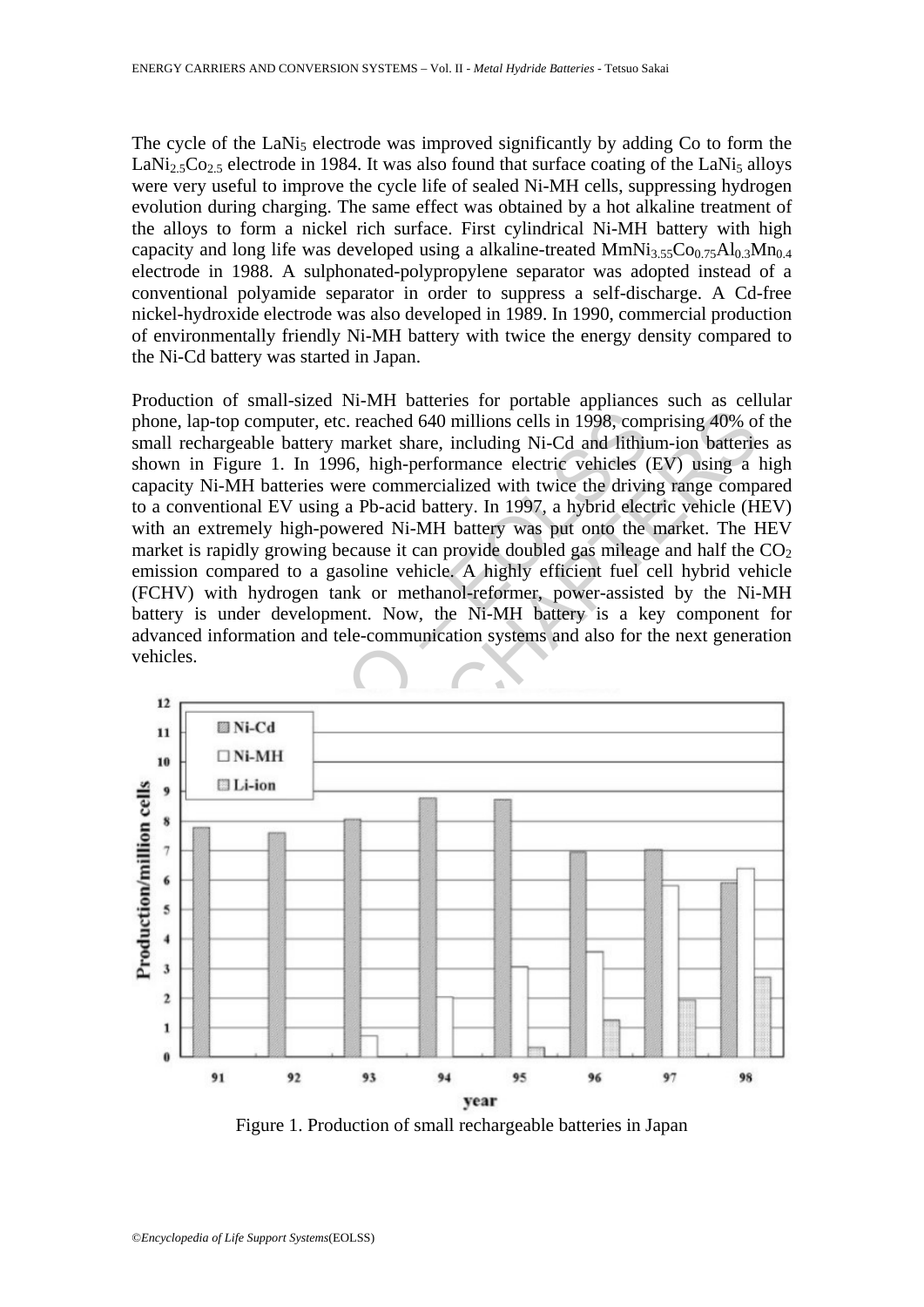- -
- -

## TO ACCESS ALL THE **8 PAGES** OF THIS CHAPTER, Visit[: http://www.eolss.net/Eolss-sampleAllChapter.aspx](https://www.eolss.net/ebooklib/sc_cart.aspx?File=E3-13-09-05)

#### **Bibliography**

Bennett P. D. and Sakai T., eds. (1994). Hydrogen and metal hydride batteries, *The Electrochemical Society Proceedings,* **94**(27). [This is a paper on the Ni-MH batteries.]

Bittner H. F. and Badcock C. C. (1983). Electrochemical utilization of metal hydrides, *Journal of Electrochemical Society,* **130**, 193C. [This is a review article on electrochemical application of metal hydrides until 1982.]

Corrigan D. A. and Srinivasan S., eds. (1992). Hydrogen storage materials, batteries and electrochemistry, *The Electrochemical Society Proceedings.* **92**(5). [This is application of metalhydrides.]

*Proceeding on 15th International Electric Vehicle Symposium* (EVS-15), (1998), Brussels; *Proceeding on 16th International Electric Vehicle Symposium* (EVS-16), (1999), Beijing. [These are recent papers on advanced batteries and electric vehicles.]

er H. F. and Badcock C. C. (1983). Electrochemical utilization of metal<br>trochemical Society, 130, 193C. [This is a review article on electrochemical<br>dides until 1982.]<br>igan D. A. and Srinivasan S., eds. (1992). Hydrogen st can Balacock C. C. (1983). Electrochemical utilization of metal hydrides, Journal Balacock C. C. (1983). Electrochemical utilization of metal hydrides, Journal Carl Society, 130, 193C. [This is a review article on electro Sakai T., Matsuoka T., and Iwakura C. (1995). Rare earth intermetallics for metal-hydrogen batteries, *Handbook on Physics and Chemistry of Rare Earths*, *Vol. 21* (K.A. Gschneidner, Jr. and L. Eyring, eds) Elsevier Science, chap. 142. [This is a first extensive review article on R&D on Ni-MH battery up to 1994.]

Sakai T., Uehara I., and Ishikawa H. (1999). R&D on metal hydride materials and Ni-Mh batteries in Japan, *Journal of Alloys and Compounds,* 293/295, 762. [Fresh review on R&D on Ni-MH battery and its application.]

Sandrock G. (1994). Hydrogen Energy System: *Production and Utilization of Hydrogen and Future Aspects* (Y. Yurum, ed.), 135 pp. NATO ASI series. Dordrecht: Kluwer Academic Publishers. [R&D on hydrogen storage alloys up to 1993.]

Schlapbach L., ed. (1992). Hydrogen in intermetallic compounds II. *Topics in Applied. Physics,* **67**. Springer-Verlag. [R&D on metalhydrides and its applications up to 1990.]

Tamura H., Uehara I., Osumi Y., and Sakai T. (1998). *Hydrogen Storage Alloys Fundamentals and Frontier Technologies*, NTS Inc. [Recent book in Japanese on hydrogen storage alloys and their application including Ni-MH battery.]

Uehara I., Sakai T., and Ishikawa H. (1997). The state of research and development for application of metal hydrides in Japan. *Journal of Alloys and Compounds,* 253/254, 635. [This is a review article on R&D on metalhydrides and their applications.]

#### **Biographical Sketch**

**Tetsuo Sakai** was born 2 December 1953 in Japan; he received his education from the Department of Applied Chemistry, Faculty of Engineering, Osaka University; received Ph.D. degree in Applied Chemistry from Osaka University in 1982; joined Governmental Industrial Research Institute of Osaka